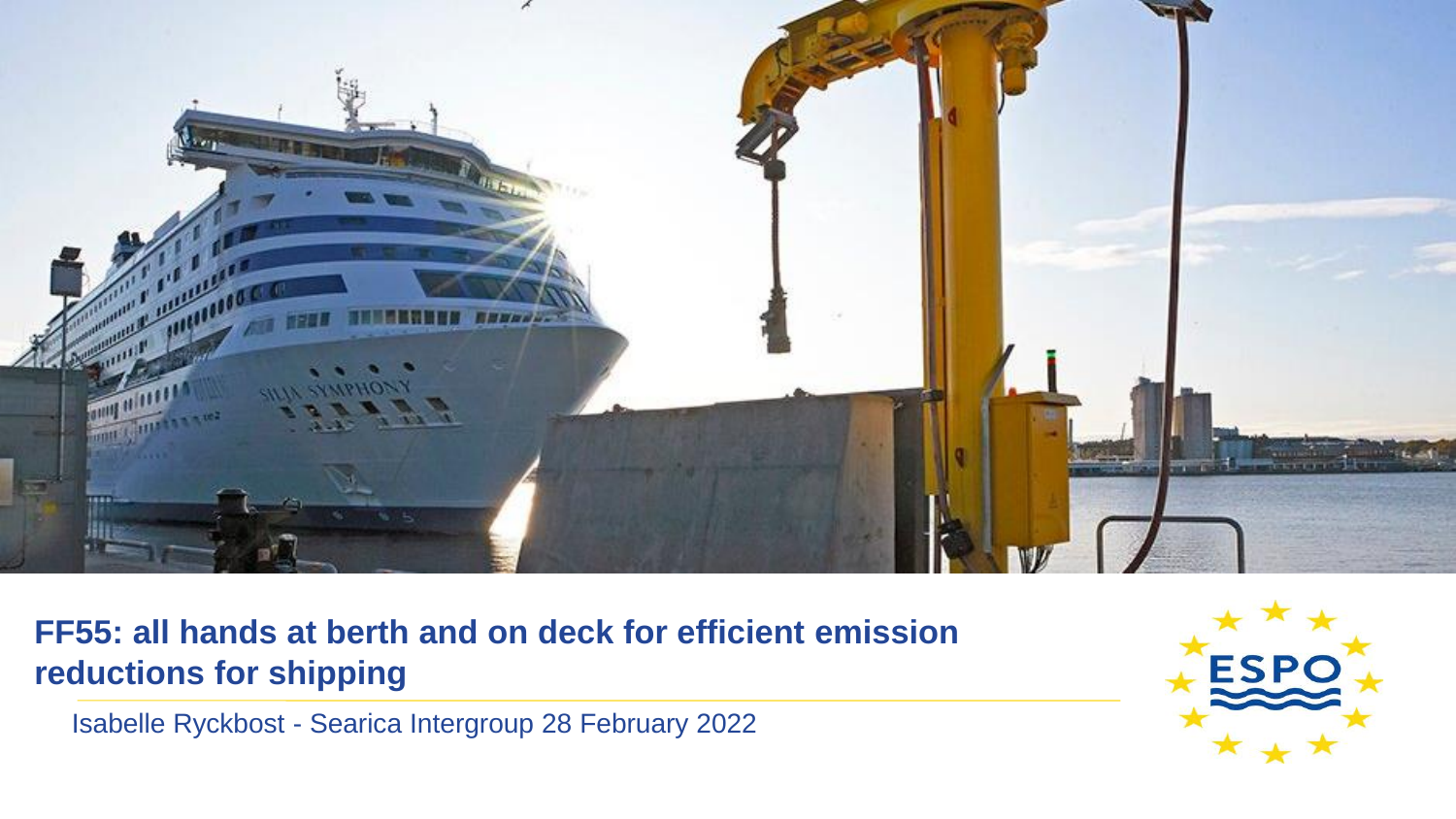

- **1. Greening of shipping is a priority** for Europe's ports: **ambitious reduction path needed**
- 2. Greening the shipping sector means greening during navigation (up to 95% of total emissions) + at berth (5-6% of total emissions)
- 3. On shore power supply is **an important technology to reduce emissions at berth**
- **4. Focus on places/berth/s/terminals in the port where it makes (most) sense in terms of emissions reduction**
- => Installing OPS is complex, costly, 5 years between planning and fully operational
- $\Rightarrow$  OPS can only be installed if it is effectively used

*"where it makes sense": main criteria:* fully used, segment, size of ship, time at berth

5. OPS deployment has to be seen together with the availability of the grid: **scope AFIR proposal means current capacity grid x 15** (to be considered when adding other segments on top)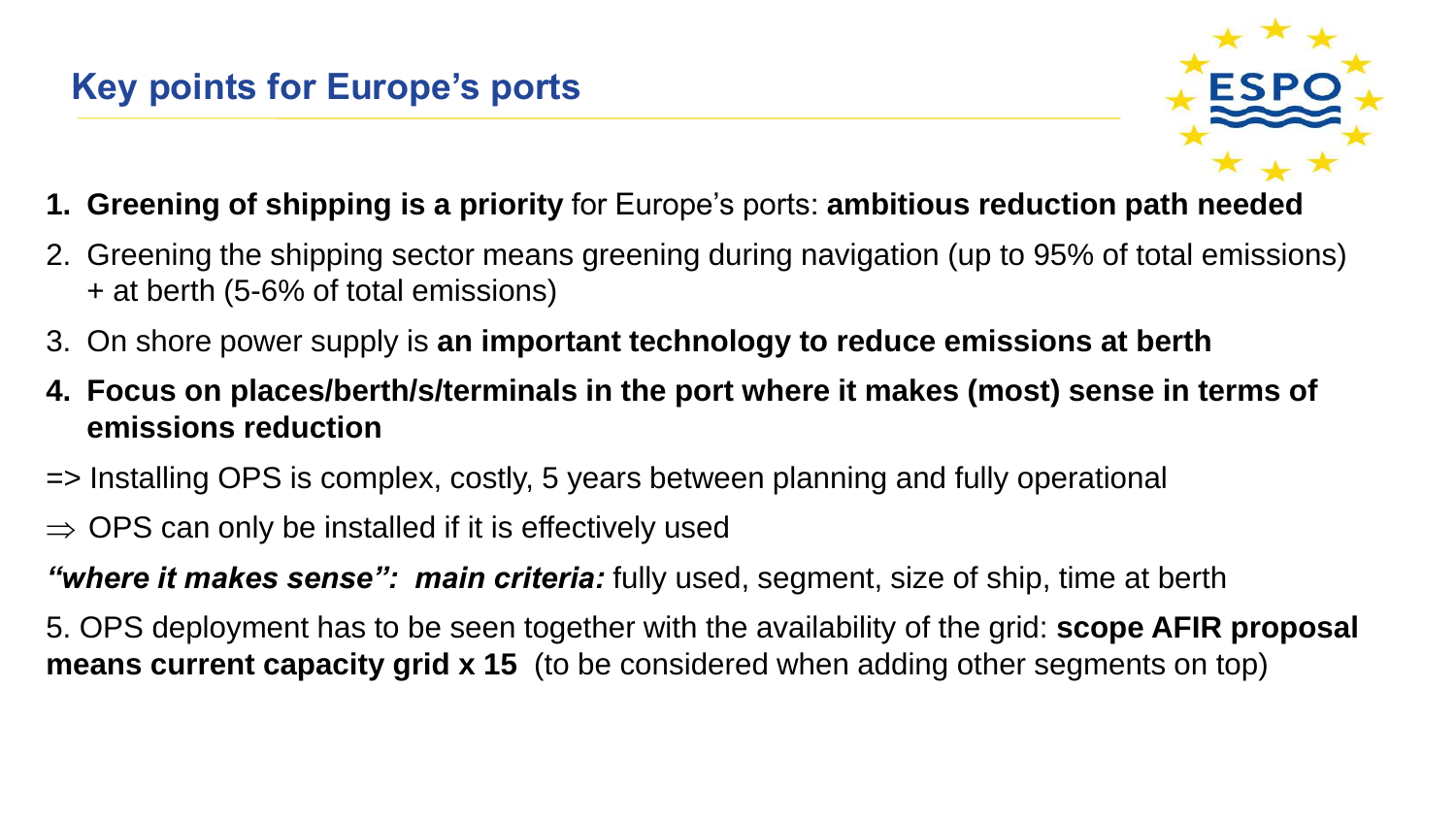

6. **Dialogue with stakeholders and users** is essential to avoid stranded assets: will they use OPS or another technology, how much power needed when at berth?

7. **Cruise** must be separate category in art. 9 (different needs, other function)

8. On **LNG**, we must move from a top down obligation to **a demand driven framework** which corresponds to the needs of LNG, but does not go beyond.

9**. Need for public funding:** there are no examples available where OPS has been deployed without public funding.

**10. Pilot projects on ammonia and hydrogen in cooperation with users should be supported: too early for requirements.** No idea on demand, safety aspects, needs. Will we create another chicken /egg problem?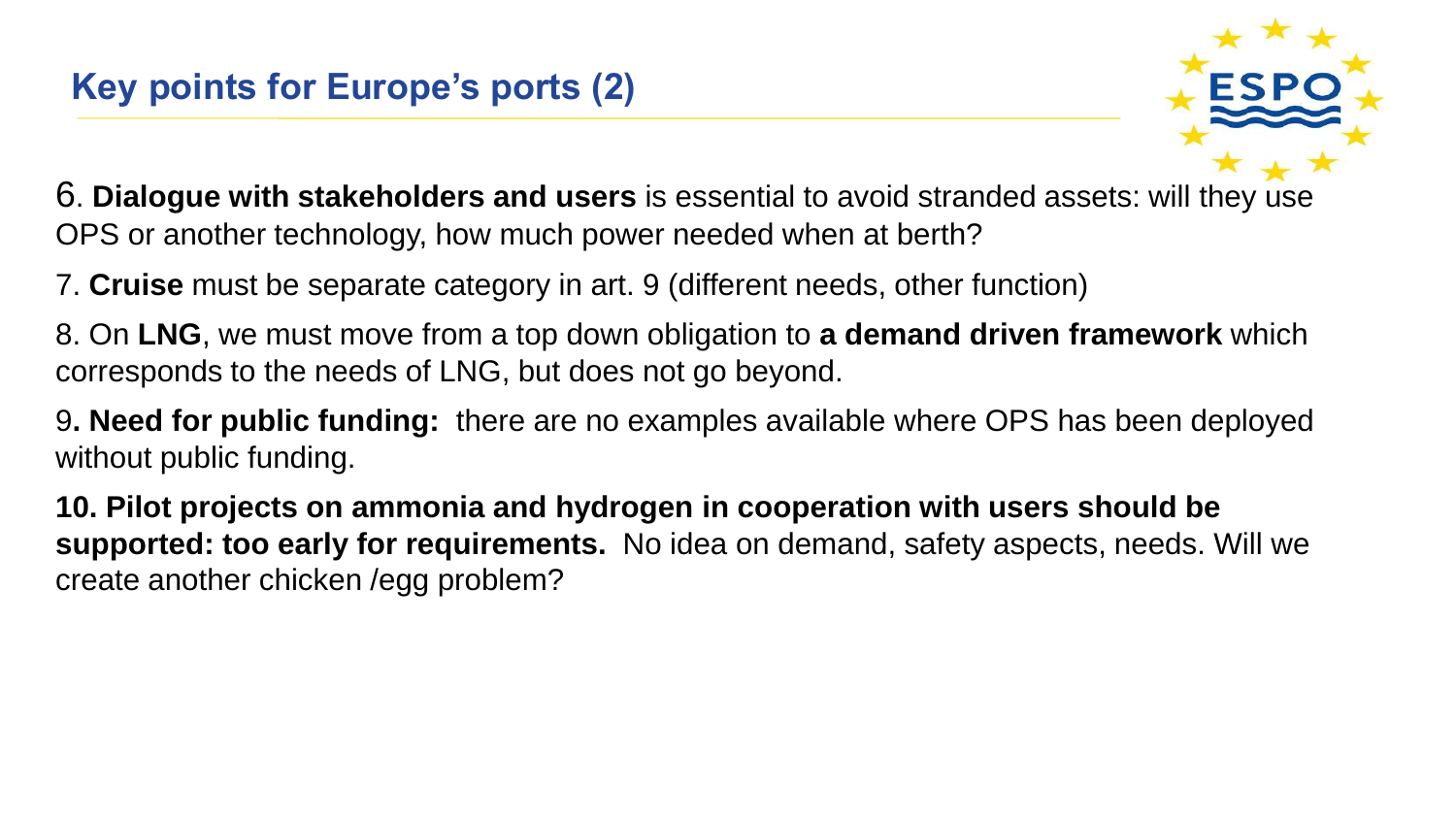### **Illustration of an SSE setup in a port**





Source: Escola Europea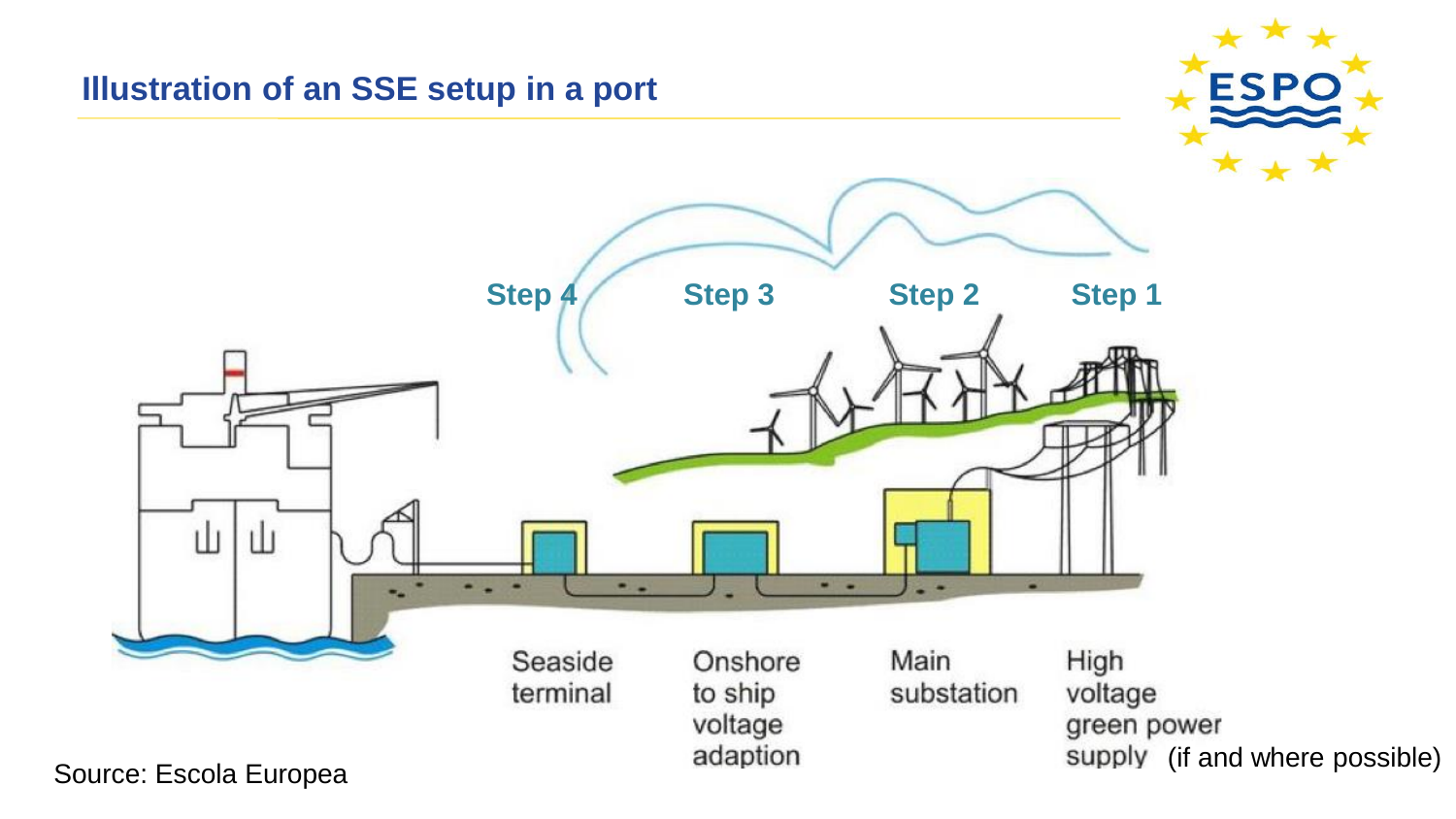



1. Grid + substantion + Cables from grid to berths at port

Depending on situation/location/ capacity needed: can be very high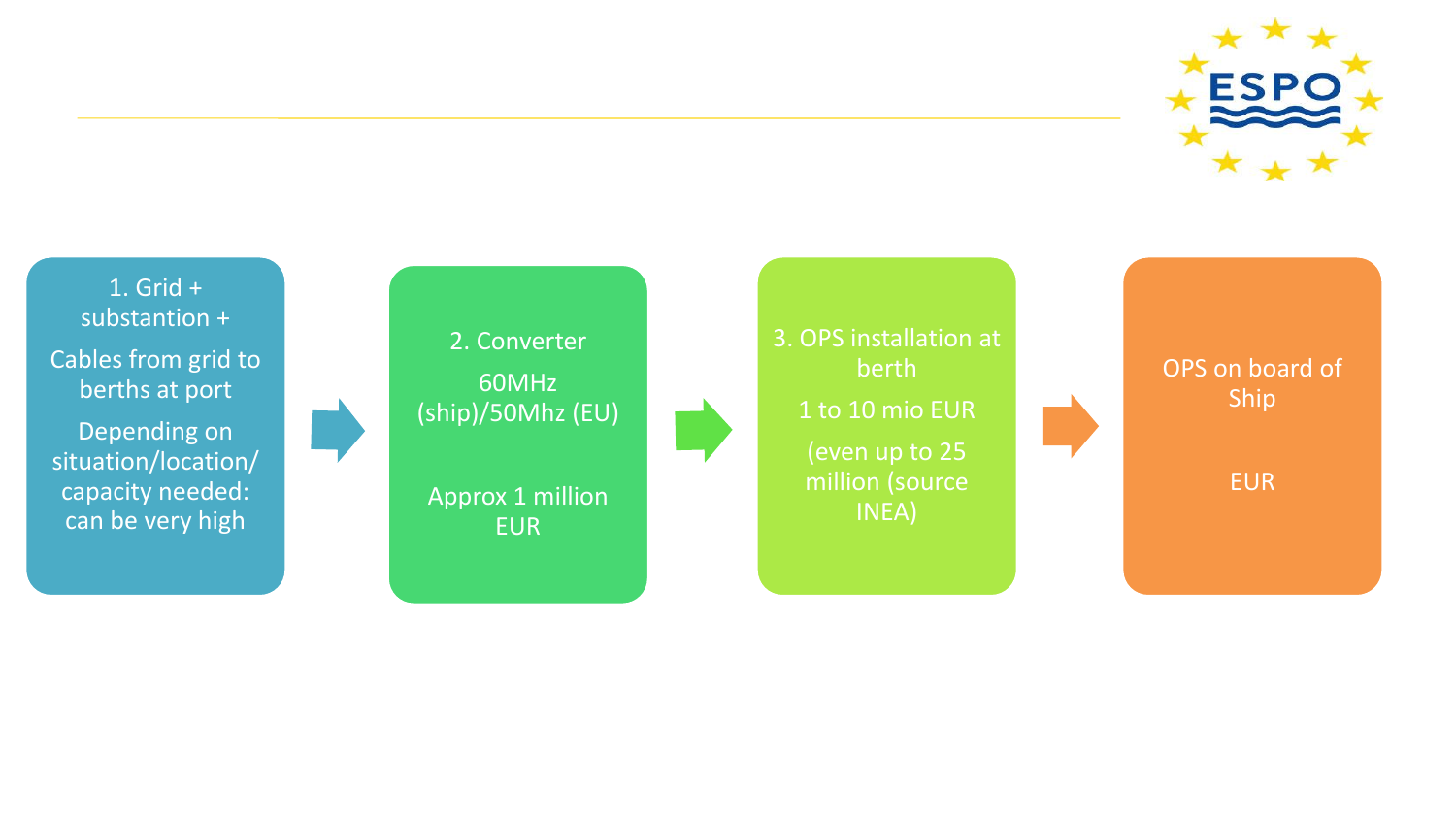#### **Segments:**

Container => biggest emissions reductions (are often longer at berth) Passenger => berth near city centres, regular users, making it more easy Cruise => a lot of emission savings possible at berth, berths near cities

### **Size: support for 5000 GT and more: covers 90% of all emissions**

*Lowering to 400 GT?* Limited gains in emission reduction (do not stay long at berth) whereas:

- Doubles/ Triples even in some cases the amount of berths that have to be equipped,
- Requires other (additional) OPS installation (low voltage) on top of high voltage,
- smaller size segment will sooner have alternative technologies,
- increases operational and technical complexity at berth a lot (risk of congestion),
- Increases the amount/investments in connecting points + cabling to these points massively.

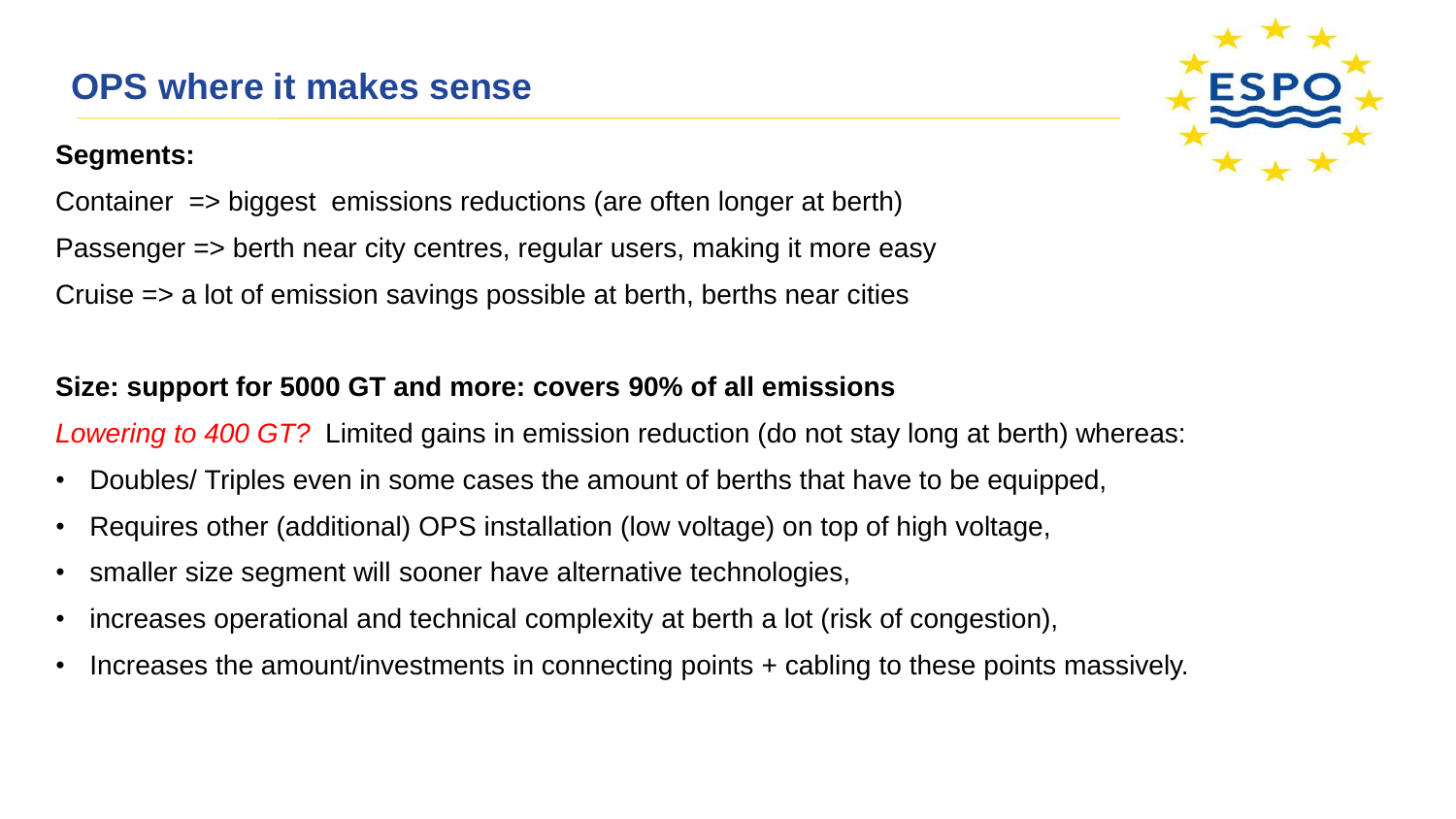## **ESPO's proposal: prioritise OPS to capture as many emissions ats possible**



- Support for Commission proposal on segments
- Count scope on the basis of calls/terminal: avoid underused terminals or terminals not used by the segment prescribed by the legislation
- Obligation to use when OPS is available both at berth and on board
- Dialogue with users to avoid stranded assets
- Flexibility: ports should be supported in their roadmap/tailor made assessment of where OPS makes most sense: support needed, also if other segments beyond the requirements are addressed.
- Funding: min. 50% co-funding needed

# **All hands at berth and at deck needed to reduce shipping emissions!**